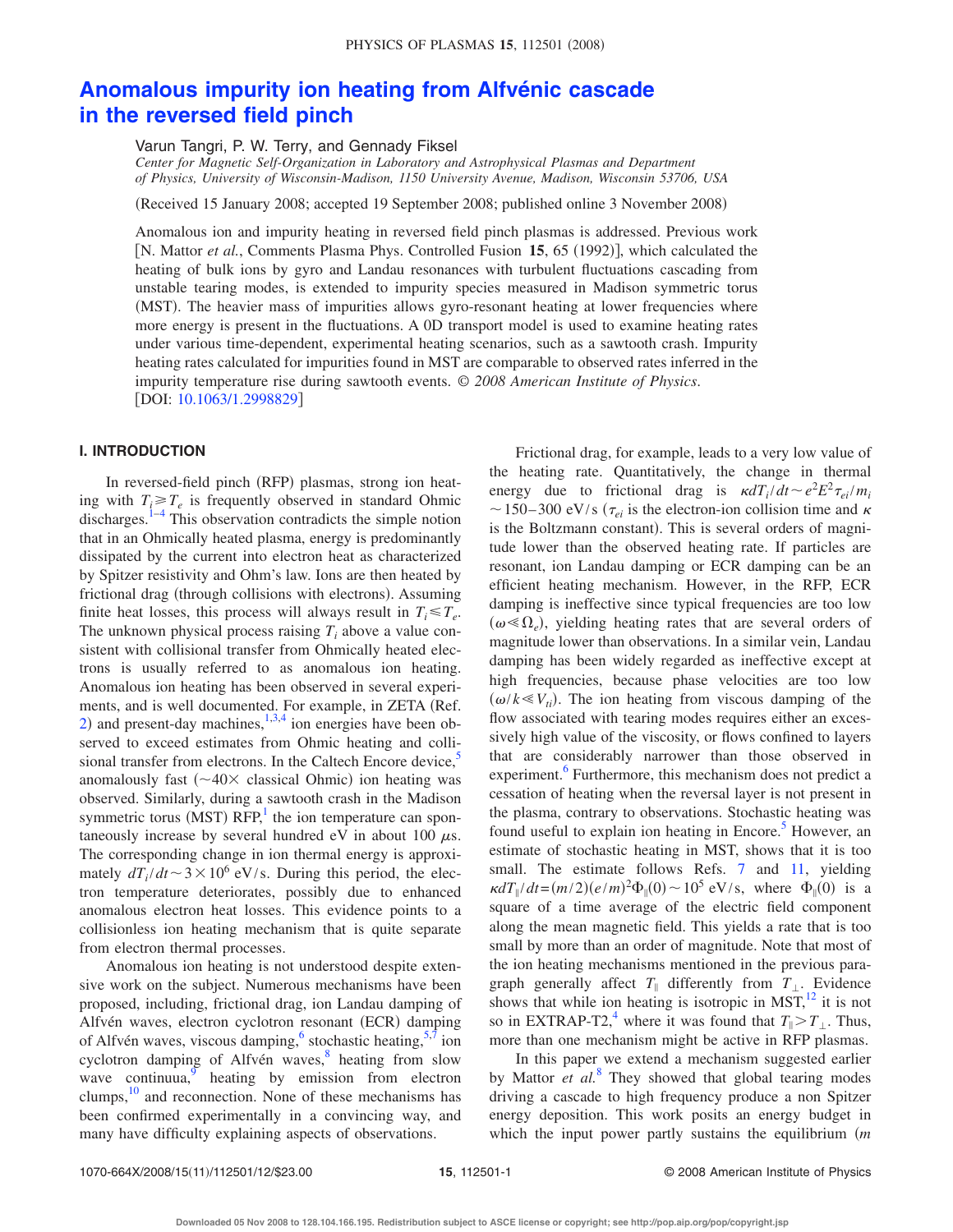$= 0$ ,  $n = 0$ ) and heats the electrons (by finite resistivity), with the remaining energy driving the *m*= 1 tearing modes. The tearing modes drive a turbulent energy cascade to higher *k*, where it is absorbed by the working gas ions and electrons through ion cyclotron damping and electron Landau damping. The viscosity does not play an important role in this mechanism, and it does not rely on collisional equipartition. The cascade has long been regarded as a feature of the RFP fluctuation spectrum. The spectrum shows monotonic decay extending to very high frequencies  $(f \sim 1 \text{ MHz})$ . This mechanism is capable, in principle, of producing  $T_i > T_e$ , however, the amount of heating is sensitive to the spectrum energy at the bulk-ion cyclotron resonance. In MST, the spectrum decay leaves too little energy at the cyclotron resonance to explain observations.

Recent observations in MST suggest that it is worth reexamining this mechanism to include cyclotron resonance heating of impurity ions. It has been discovered that high *Z* impurities are heated more strongly than bulk ions, implying  $T_a > T_i > T_e$ . Moreover, a closer look at the measurements in  $MST$  (Ref. [1](#page-11-1)) and ZT-40M (Ref. [3](#page-11-4)) suggests that heating rates satisfy a similar inequality,

<span id="page-1-0"></span>
$$
\frac{\Delta T_{\alpha}}{\Delta t} > \frac{\Delta T_i}{\Delta t} > \frac{\Delta T_e}{\Delta t}.
$$
\n(1)

The cyclotron resonance occurs at lower frequencies for high *Z* impurities than it does for hydrogen. In a decaying spectrum this yields higher fluctuation energy at the resonance and stronger ion heating. Consequently it is possible for observed impurity ion heating rates to match theory even if direct cyclotron heating of the bulk ions is too weak. It must then be shown that heating of bulk ions by collisional transfer from the heavier impurity ions fits the observational data.

The observation that impurity ions are more strongly heated than bulk ions suggests there may be a stronger link than previously thought between ion heating in laboratory plasmas and the solar corona. In the solar corona, ions receive more energy than electrons, $13,14$  $13,14$  and radiate or lose energy to the transition region below. The precise physical processes are a subject of current research. Data from the Solar and Heliospheric Observatory (SOHO) show that the temperature of the minority ions exceeds the proton temperature.<sup>13[,14](#page-11-14)</sup> The temperature perpendicular to the magnetic field also exceeds the parallel temperature. The temperature anisotropy is suggestive of cyclotron damping, although the fluctuation frequencies are lower than the cyclotron resonance frequency. Cyclotron resonance heating rates for impurity ions have nonetheless been calculated for the solar corona and provide a useful guide for our considerations.

Here we apply this type of analysis to the RFP, assuming that cascade energy is ion-cyclotron damped to heat the impurities. We use the energy budget of Mattor *et al.* to calibrate the total fluctuation energy in the RFP. $\delta$  A power-law spectrum is assumed, with an index consistent with experiment. A turbulent cascade, which transfers energy to higher wave numbers, is continuously sustained by the large-scale drive of global tearing instability. By extending the analysis of Mattor to impurity resonances we retain the major idealization of that work. Mattor represented the magnetic fluctuations of the RFP as unbounded Alfvén waves propagating along the mean field, with intensities that decrease with wavenumber according to the observed spectrum. This enabled the use of heating rates calculated in the literature from the simple Alfvénic dispersion relation,  $\omega = k_{\parallel} V_A$ , as the real part of a consistent limiting root of the plasma dielectric.<sup>9,[15](#page-11-15)[–20](#page-11-16)</sup> Numerical solution shows that these analytic expressions are reasonable for small  $k_{\parallel}$ . However, because the damping is largest for largest  $k_{\parallel}$ , we will rely on numerical solutions.

The true experimental situation is sufficiently complicated that we know of no set of consistent approximations that reduces an exact theory to the Alfvén wave idealization of Mattor *et al.* On the other hand, a number of congruences between experiment and this idealization suggest that it is a reasonable heuristic starting point for estimating heating rates. The experimental fluctuations are neither unbounded waves propagating along the mean field, nor the waves of an unbounded turbulent Alfvén-wave cascade (which propagate perpendicular to the mean field). Instead they are nonlinear bound eigenstates of an inhomogeneous plasma, excited by spectral energy transfer. These fluctuations propagate in toroidal and poloidal directions with a phase velocity that appears to asymptote to the Alfvén speed for large wavenumber. This is consistent with MHD fluctuations away from resistive layers. The spectrum is asymmetric in wavenumber space, showing energy depletion in a range that satisfies impurity cyclotron resonances with a parallel propagating Alfvén wave,  $\omega = k_{\parallel} V_A = \Omega_{\alpha}^{22}$  $\omega = k_{\parallel} V_A = \Omega_{\alpha}^{22}$  $\omega = k_{\parallel} V_A = \Omega_{\alpha}^{22}$  This is consistent with Mattor's Alfvén wave idealization. On the other hand, the spectrum has  $k_{\perp} > k_{\parallel}$ , while the limit of the plasma dielectric that gives  $\omega = k_{\parallel} V_A$  requires  $k_{\perp} < k_{\parallel}$ . Finite  $k_{\perp}$  introduces coupling to other branches of the plasma dispersion relation. At present nothing is known experimentally about whether such branches are excited in the cascade. Hence we calculate heating rates from the plasma dielectric, taking  $k_{\perp}/k_{\parallel} < 1$  as the limit that yields  $\omega = k_{\parallel} V_A$  for the wave dispersion. A theory that is more realistic will not only have  $k_{\perp}/k_{\parallel} > 1$ , but must properly treat the fluctuations as nonlinearly excited, finite width,  $\Delta'$  < 0, diamagnetic tearing modes subject to the kinetic dissipation of cyclotron resonance. This daunting set of requirements is beyond our present scope, and is deferred to future work.

The observed rise of impurity and bulk ion temperatures resulting in  $T_a > T_i > T_e$  immediately after a sawtooth crash leads us to investigate the idea that this inequality may result from collisional energy transfer between anomalously heated impurities and the bulk species, along with direct cyclotron heating of bulk ions. To test this idea we incorporate impurity and bulk cyclotron heating rates into a 0D transport model that includes collisional transfer between species and anomalous energy losses due to turbulence. The calculated equilibration rates are sufficiently rapid (on the order of a millisecond) that collisional transfer between impurity and bulk ions plays a role in observed temperature evolution after a sawtooth crash. The transport model also allows us to consider the effect of collisional equilibration of anisotropic ion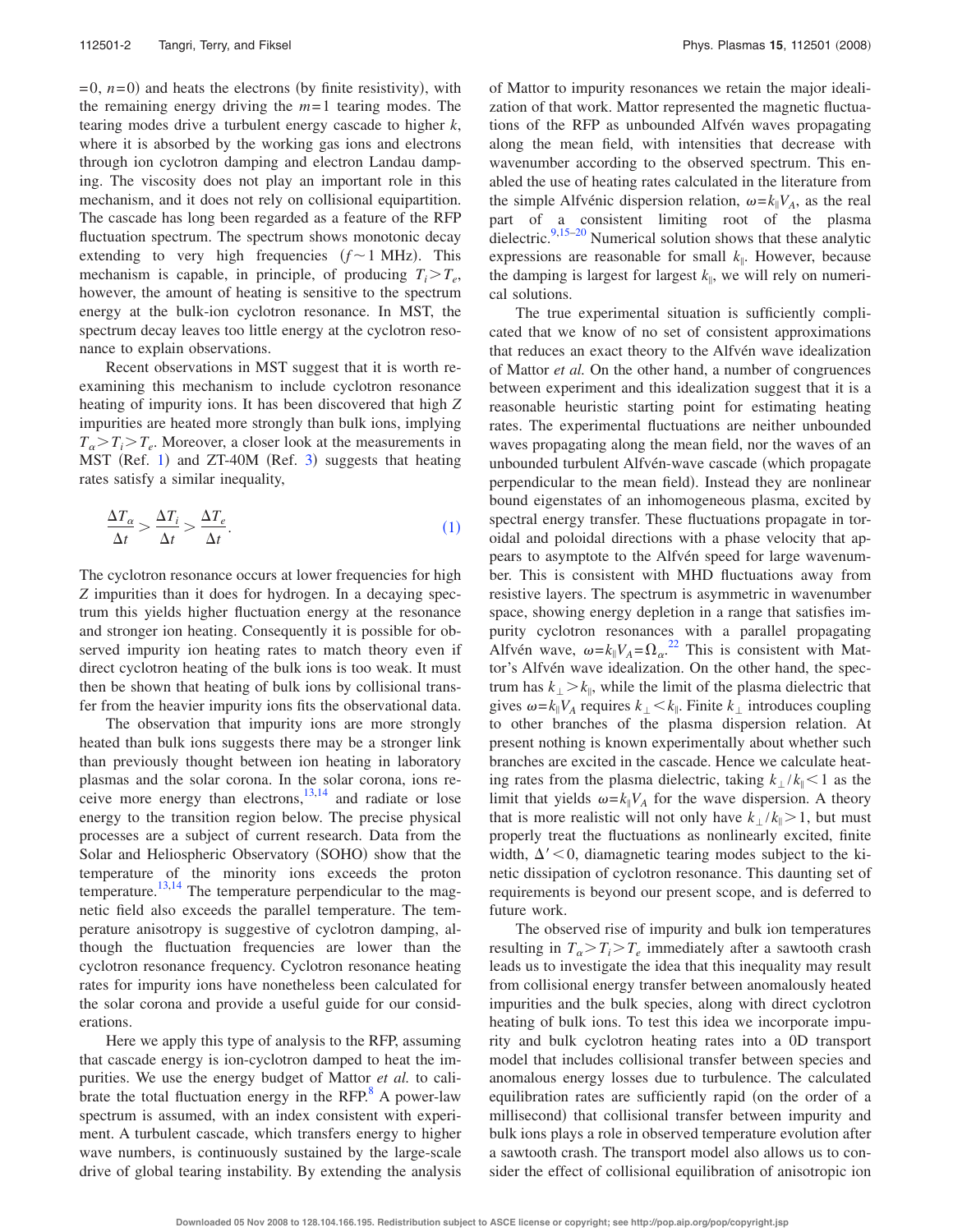<span id="page-2-0"></span>

FIG. 1. The energy budget. The energy primarily enters the system as an inductive drive. Available free energy destabilizes the  $m=1$  modes, whereupon, a part of the energy cascades to the higher *n* modes, from where it is picked up by impurities and bulk ions by ion-cyclotron resonance. Here, *k* is the helicity.

temperatures resulting from the perpendicular nature of cyclotron heating. In these analyses we consider a variety of ion impurity species known to be present in MST discharges. The principal result of this paper is that cyclotron heating of impurities and bulk ions, along with collisional equilibration, yields heating rates that are sufficient to account for the observed rise in impurity and bulk temperatures. Lower density plasmas are found to be hotter and more thermally anisotropic.

This paper is organized as follows. In Secs. II A and II B, we present the energy budget and relevant parameter values for MST, which we take as our typical plasma. In Sec. III we describe three calculations required as inputs to the transport model. Ion heating is estimated by cyclotron damping of Alfvén waves in a cold, isotropic plasma, and is described in Sec. III A. We briefly discuss electron heating in Sec. III B. Conversion of wave energy to thermal energy is described in Sec. III C. Simple collisional transfer processes are examined in Sec. IV. Ion heating and collisional transfer are incorporated into a 0D transport model in Sec. V. This model is used to study temperature evolution under various time-dependent, experimental heating scenarios, such as a sawtooth crash. Conclusions are presented in Sec. VI.

## **II. ENERGY BUDGET FOR REVERSED FIELD PINCHES**

# **A. Energy budget**

In Fig. [1,](#page-2-0) we illustrate a flowchart of the energy budget for RFP discharges. As with the original formulation,<sup>8</sup> our adaptation consists of various stages, each with its own sources and sinks. In Fig. [1](#page-2-0) each stage has been marked with a circled letter  $(Q, Q), C$ , etc.). Important physical phenomena involved in the energy budget are labeled inside rectangles. The energy and helicity flow are illustrated by the direction of arrows.

Energy is introduced by the inductive drive, appearing as poloidal field energy. This inductive drive sustains the Taylor state and is the source of free energy for unstable tearing modes (stage  $\textcircled{a}$  in Fig. [1](#page-2-0)). The unstable tearing modes have  $m=1$ , where  $m$  is the poloidal wavenumber. After injection into *m*= 1 modes, energy participates in a dual cascade process. A part of the energy is carried to the lower wave numbers with the inverse helicity cascade. The rest is carried to the higher wavenumbers as a direct cascade. This branching takes place at  $\circled{B}$ , in Fig. [1.](#page-2-0) The branching ratio is  $\epsilon^{\text{for}}/\epsilon^{\text{inv}}$ , where  $\epsilon^{\text{for}}$  is the fraction of energy carried to small scale and  $\epsilon^{\text{inv}}$  is the fraction carried to large scale with helicity. The branching ratio can be easily estimated using arguments in Ref. [8.](#page-11-0) These arguments consider the helicity required to sustain the equilibrium and calculate the energy  $\epsilon^{\text{inv}}$  carried with that helicity. The remaining cascade energy is  $\epsilon^{\text{for}}$ . This allows the branching ratio to be formulated in terms of the anomalous loop voltage  $V_L^{\text{anom}}$ , the Spitzer loop voltage  $V_L^{\text{Sp}}$ , and the Taylor state magnetic field configuration. From Eqs.  $(12)$  and  $(17)$  of Ref. [8,](#page-11-0) we have

<span id="page-2-1"></span>
$$
\frac{\varepsilon^{\text{for}}}{\varepsilon^{\text{inv}}} = \frac{V_L^{\text{anom}}}{V_L^{\text{Sp}}} \left[ \frac{\mu a (J_0^2 + J_1^2) - J_0 J_1}{\mu a (J_0^2 + J_1^2) - 2J_0 J_1} \right],\tag{2}
$$

where  $J_0 = J_0(\mu a)$  and  $J_1 = J_1(\mu a)$  are Bessel functions, *a* is the minor radius,  $\mu = 2.4/a_{\text{rev}}$ , and  $a_{\text{rev}}$  is the reversal radius. From experiments, we know that  $V_L^{\text{anom}}/V_L^{\text{sp}} \sim 4-10$  and  $\Theta$  $=\mu a/2 \geq 1$  $=\mu a/2 \geq 1$  $=\mu a/2 \geq 1$ . These input values to Eq. (2) lead to the conclusion that for typical parameters (i.e.,  $V_L^{\text{anom}}/V_L^{\text{sp}} \sim 5$ ),  $\varepsilon^{\text{for}}/\varepsilon$  $\sim$  0.85. Therefore, more than half of all input energy is available for the forward cascade.

Stage  $\odot$  represents the forward cascade of energy to modes with successively higher values of *n*, but primarily with  $m=1$ . This happens through three-wave interactions with the  $m=0$  mode. From stage  $\odot$ , there are branches associated with different energy paths into charged particle species through wave-particle resonance processes that remove energy from the cascade. In a homogeneous plasma the cascade would be thought of as an Alfvénic cascade resulting from nonlinear interactions between Alfvén wave packets propagating oppositely along the field of large-scale fluctuations. Because the process is nonlinear, energy is transferred from the large scales  $(m=1, n=6-8)$  to smaller scales  $(m=1, n \ge 8)$ . As explained earlier, we assume that waves with  $n \geq 8$  are Alfvén waves. Our prescription of calculating heating from parallel propagating Alfvén waves results in the same resonant frequency as the waves of a perpendicular cascade if the critical balance hypothesis is satisfied.<sup>[23](#page-11-17)</sup> However, the representation of bound eigenstates by propagating waves is an idealization, and will be replaced with a more realistic treatment in future work. The experimental fluctuation spectrum falls off with wavenumber and has been characterized with a power law  $\tilde{B}^2 \propto k^{-\delta}$ , where  $\delta$  is a real number, typically greater than 1. This implies that the modes with higher *n* values will have lower energy. In this work, we take  $6=5/3$  for concreteness. The qualitative features of the wavenumber spectrum can be obtained from Fig. 14 of Ref. [1](#page-11-1)

The high *n* modes excited in the cascade ultimately exchange energy with particles. This kinetic energy is in turn thermalized by collisions. The stage labeled  $\odot$  marks the energy given to electrons via electron Landau damping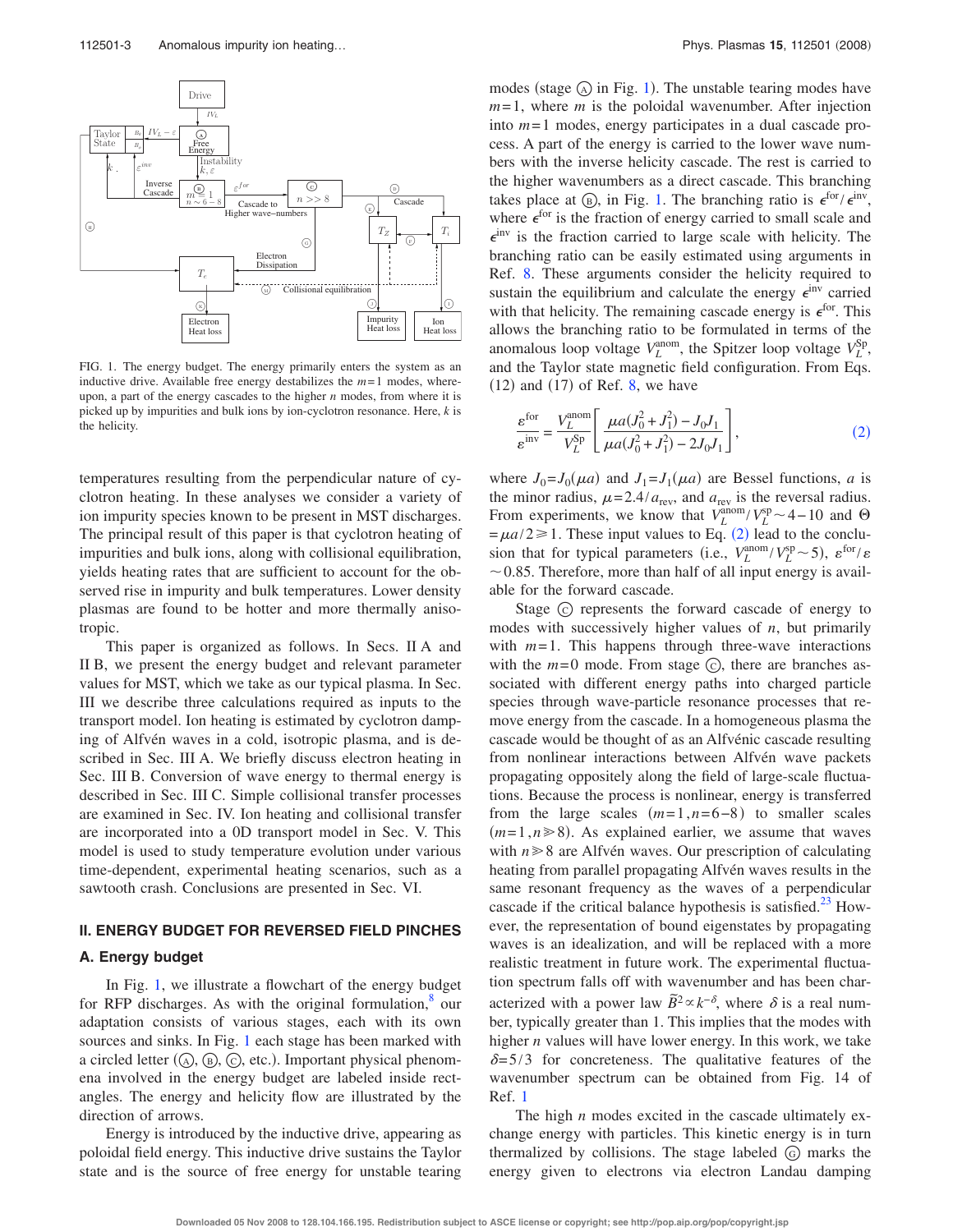(ELD). The remaining energy is channeled to ions and impurities via ion cyclotron resonance damping (ICR). The ion cyclotron heating occurs in  $\odot$  and  $\odot$  in Fig. [1.](#page-2-0) Electron-ion, electron-impurity, ion-impurity collision mechanisms have been included into the energy budget for the sake of completeness. These mechanisms have been labeled as  $(F)$  and  $(M)$ . At  $(F)$  we represent the effects of impurity-ion collisions. We assume that impurities, once heated, transfer their energy to the bulk plasma by this method.

The stage  $(H)$  represents the resistive electron heating discussed earlier. This is just the Ohmic heating of electrons associated with the equilibrium currents. As shown later, the equilibration of electron temperature is mostly affected by Ohmic heating  $(H)$  and transport losses  $(K)$ . Energy transfer to electrons from electron Landau damping is negligible. The energy transferred to particles can be lost from the plasma through transport, either collisional or anomalous. These losses appear at points  $(i)$ ,  $(j)$ , and  $(k)$  as ion, impurity, and electron heat losses, respectively.

An example of energy distribution within the budget can be gleaned from a sawtooth crash. During a crash in MST, the changes in magnetic energy are much more dramatic than the changes in thermal energy. Within a time of about 100  $\mu$ s, the change in magnetic energy is usually 10–15 kJ, while the corresponding gain in thermal energy is only  $2-5$  kJ. In the same amount of time, the temperature however doubles. Referring to the energy budget, the remaining magnetic energy goes into heating the particles, restoring the Taylor state, and confinement losses. The fluctuations close to the cyclotron frequency will be spontaneously damped to heat the particles, with a rate proportional to the square of the fluctuation level.

#### **B. Experimental parameters**

To characterize the plasmas for which we calculate heating rates, we briefly overview parameter values for MST plasmas in which ion heating has been studied. These plasmas have a density of  $10^{13}$  cm<sup>-3</sup>, a magnetic field with a toroidal component on axis of 0.25 T, and equal ion and electron temperatures of 200 eV. These values apply to the period between sawtooth crashes. We do not consider discharges designed to optimize performance, which significantly raise the temperature, density, and plasma beta value. For the parameters quoted above the cyclotron frequency for the majority deuterium species is  $1.2 \times 10^7$  s<sup>-1</sup>, the Larmor radius is 0.8 cm, and the plasma beta is slightly above 1%. Impurity concentrations are important in the calculation of heating and equilibration rates. Impurity concentrations are not precisely known in MST. The prevalent impurities are carbon (from the wall cover elements) and oxygen (from water contamination). Spectroscopic measurements of Bremsstrahlung radiation allow a direct estimate of *Z*eff, from which impurity concentrations can be found using the definition  $Z_{\text{eff}} = (\sum_{\alpha} n_{\alpha} Z_{\alpha}^2)/(\sum_{\alpha} n_{\alpha} Z_{\alpha})$ . The  $Z_{\text{eff}}$  estimates are in the range 3–4, from which a single impurity of fully stripped carbon would have a concentration between 7% and 10%. For  $O^{+5}$  the cyclotron frequency is 0.57 times the cyclotron frequency of deuterium, the working gas ion. The Larmor radius is 0.31 times the Larmor radius of deuterium. For the MST spectrum, the wavenumber range of significant power, including the cyclotron resonant range, has  $k_{\perp} \rho_{\alpha} \le 0.2$ . Impurity collision times are discussed in Sec. IV.

Since the plasma beta is low  $(\sim 1\%)$ , typical Alfvénic phase velocities exceed thermal velocities  $\left[ |\omega/k_{\parallel}| \sim V_A \right]$  $= \sqrt{(2/\beta)} V_{\parallel \alpha} \gg V_{\parallel \alpha}$ , where  $\omega / k_{\parallel}$  is the typical phase velocity, and  $V_A$  is the Alfvén speed and  $V_{\parallel \alpha}$  is the ion thermal speed]. This means the response of the particles is slow compared to typical perturbation time scales, i.e., the plasma wave dielectric may be evaluated in the cold limit. Furthermore,  $V_A/c$  $\sim$  4  $\times$  10<sup>-3</sup>, where *c* is the speed of light. Thus in the simplest approximation, we assume  $c \ge \omega / k_{\parallel} \ge V_{\parallel \alpha}$ . In calculating heating rates collisions may be neglected because  $\Omega_{ci}\tau_{ii} \sim 6$  $\times 10^3$ , where  $\Omega_{ci}$  is the bulk (deuterium) ion cyclotron frequency. This allows us to use a collisionless dielectric tensor.

# **III. HEATING AND COLLISIONAL TRANSFER IN THE ENERGY BUDGET**

### **A. Alfvén wave damping in an isotropic plasma**

Expressions comparable to the following appear in a va-riety of references.<sup>[18,](#page-11-18)[27](#page-11-19)[,28](#page-11-20)</sup> Those that are necessary for evaluating the RFP ion-heating physics as stipulated in the energy budget are collected here, and written in a consistent notation. The expressions are based on a straightforward evaluation of the cold plasma dielectric for  $k_{\perp}^2 \rho^2 < 1$  and  $k_{\perp} < k_{\parallel}$ .

The dielectric tensor for an anisotropic, bi-Maxwellian particle distribution in a plasma with several species indexed by  $\alpha$  is given by<sup>27</sup>

<span id="page-3-0"></span>
$$
K_{ij}(\omega, k) = \delta_{ij} + \sum_{\alpha} \frac{\omega_{p\alpha}^2}{\omega^2} \left\{ A_{\alpha} a_{ij} + \frac{\omega^2}{k_{\parallel}^2 V_{\parallel \alpha}^2} b_i b_j + \sum_{s=-\infty}^{s=\infty} z_s^{\alpha} Z(z_s^{\alpha}) \left[ A_{\alpha} + \frac{\omega - k_{\parallel} U_{\alpha}}{\omega - s \Omega_{\alpha} - k_{\parallel} U_{\alpha}} \right] \times N_{ij}^{\alpha}(\omega, k, s) \right\},
$$
\n(3)

where  $A_{\alpha} = (T_{\parallel \alpha}/T_{\perp \alpha}) - 1$  and  $z_s^{\alpha} = (\omega - s\Omega_{\alpha} - k_{\parallel}U_{\alpha\parallel})$  $\frac{1}{\sqrt{2k_{\parallel}V_{\parallel\alpha}}}$ , *s* is an integer that can be either positive or negative,  $\omega_{p\alpha}$  is the plasma frequency,  $\Omega_{\alpha}$  is the cyclotron frequency, and  $U_{\alpha}$  is the relative drift velocity along the magnetic field. Hereafter  $U_{\alpha}$  will be taken as zero. We have assumed that the plasma has a temperature  $T_{\parallel \alpha}$  along the mean magnetic field, which lies in the *z*-direction. In case the plasma is thermally isotropic,  $A_{\alpha} = T_{\parallel}/T_{\perp} - 1 = 0$ . The wavevector **k** is taken to lie in the *x*-*z* plane. Hence,  $\hat{\mathbf{b}}$  $=(0,0,1)$  and  $\mathbf{k}=[\sin(\theta), 0, \cos(\theta)].$  The matrix elements of  $N_{ii}$  and  $a_{ii}$  appearing in Eq. ([3](#page-3-0)) have been defined in Ref. [27.](#page-11-19) We have used,  $N_{11}=e^{-\lambda_{\alpha}s^2}/\lambda_{\alpha}I_s$  and  $a_{11}=1$ . Here,  $I_s(\lambda)$  is a modified Bessel function of argument  $\lambda = k_{\perp}^2 \rho^2$  and  $\rho$  is the ion gyroradius. The function  $Z(z)$  is the plasma dispersion function  $Z(z) = (1/\sqrt{\pi}) \int_{-\infty}^{\infty} dt \exp(-t^2)/(t-z)$ .

Following Refs.  $29$  and  $27$ , Eq.  $(3)$  $(3)$  $(3)$  simplifies the dispersion relation for Alfvén waves to  $n_A^2 = K_{11} / \cos^2(\theta)$ , where  $n_A = ck/\omega$  is the refractive index of Alfvén waves. This can be expressed as (writing  $k = k_{\parallel}$ )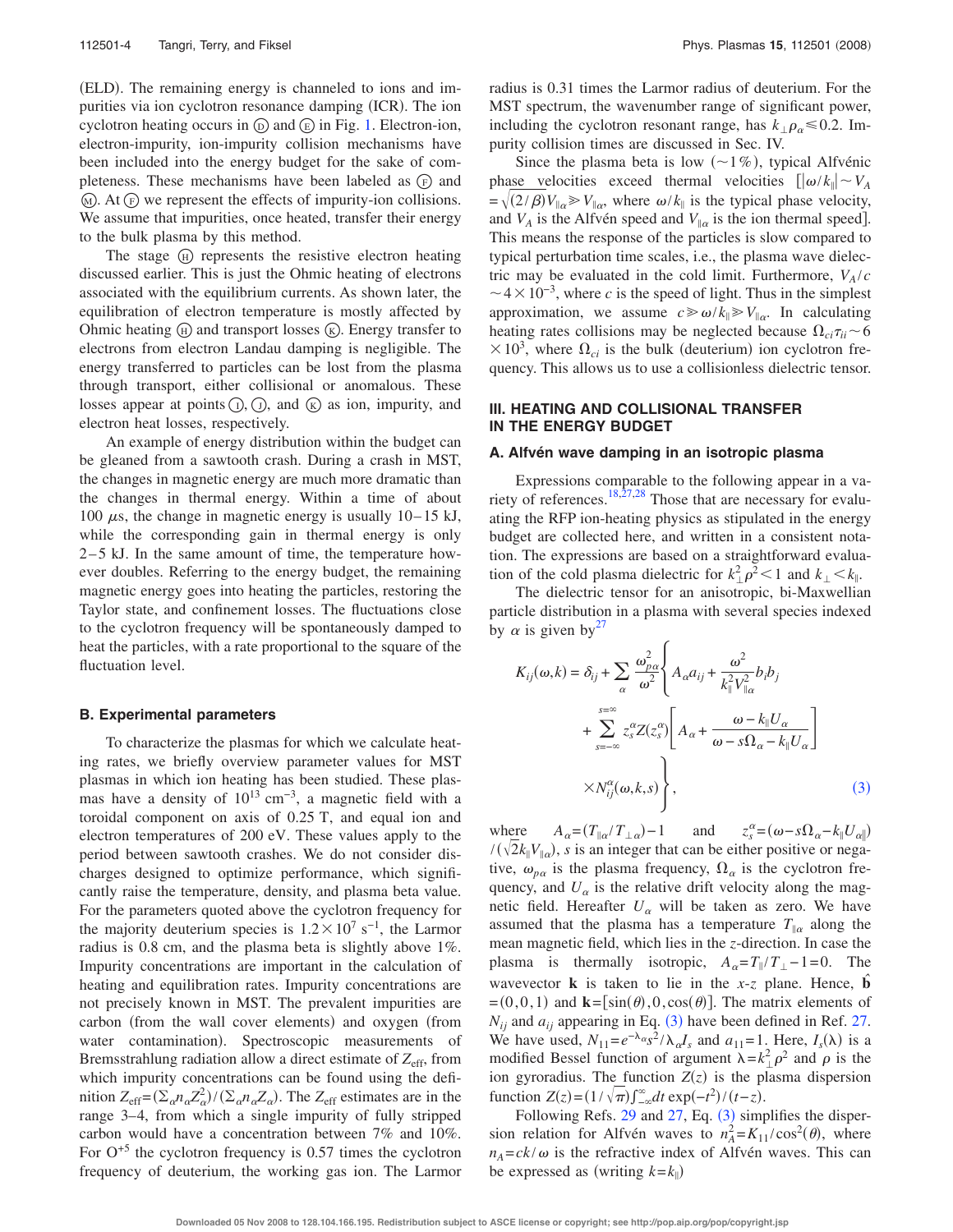<span id="page-4-1"></span>

FIG. 2. (a) Normalized real frequency  $(\omega_r/\Omega_H)$  as a function of normalized wavenumber  $\mathbf{k} = \mathbf{ck} / \mathbf{\Omega}_{\mathbf{H}}$ , obtained from Eq. ([4](#page-4-0)) with  $s = \{-1, 0, 1\}$  (solid line); Eq.  $(4)$  $(4)$  $(4)$  with  $s=1$  (dash-dotted line); Eq.  $(10)$  $(10)$  $(10)$  (thin solid); Eq.  $(12)$  $(12)$  $(12)$  with  $\lambda = 0$  (dotted line). (b) Normalized damping rate of the wave. Waves with phase velocity  $V_p h \sim c$  have been ignored.

<span id="page-4-0"></span>
$$
X^3 = \sum_{\alpha} Y \omega_{pH\alpha} P_{\alpha} \sum_{s=-\infty}^{\infty} Z(z_{\alpha}) N_{11}(\alpha, s), \qquad (4)
$$

where  $X = ck/\Omega_H$ ,  $Y = \omega/\Omega_H$ ,  $z_\alpha = P_\alpha(Y - s\eta_\alpha)/X$ , where  $\eta_\alpha$  $=Z_{\alpha}/M_{\alpha}, P_{\alpha}=c/\sqrt{2}V_{\parallel\alpha}, \omega_{\rho H\alpha}=\omega_{\rho\alpha}^2/\Omega_H^2.$ 

Note that Eq.  $(4)$  $(4)$  $(4)$  is a nonlinear equation in *Y* [because of the dispersion function  $Z(z_\alpha)$ , therefore, it must be solved numerically for each *X*. Complete solution of Eq.  $(4)$  $(4)$  $(4)$  is ob-tained using the Muller method<sup>[21](#page-11-22)</sup> with an initial guess for  $Y$ . The complex valued dispersion function in Eq.  $(4)$  $(4)$  $(4)$  has been evaluated using the algorithm of Ref. [32.](#page-11-23) The numerical solution is plotted in Fig. [2](#page-4-1) for two different truncations of the summation over *s*, shown as the heavy solid line and the broken line with dots and dashes. The other two lines are common analytic approximations that will be discussed below. If a single value *s*= 1 is retained in the summation, the solution for the real part of the frequency  $\omega_r$  asymptotes to  $\Omega_{\alpha} = \eta_{\alpha} \Omega_H$  (dot-dashed line). The character of the solution changes significantly if additional values for *s* are retained in the sum. The heavy solid line shows the result for *s* ={-1, 0, 1}. Adding further values of *s* does not lead to significant changes in the solution. The growth rate is not sensitive to the truncation of the sum over *s*, and is essentially the same for  $s=1$ ,  $s=\{-1,0,1\}$ , or less restrictive summations.

The difference in solutions for  $s=1$  versus  $s=\{-1,0,1\}$ can be understood by examining the large-*k* asymptotic limit of Eq.  $(4)$  $(4)$  $(4)$ . In this limit the purely real left-hand side diverges and can only be balanced by the right-hand side if it too becomes real. For *s*= 1 this requirement can be expressed as

<span id="page-4-2"></span>
$$
\arg Y + \arg Z \left[ \frac{P_{\alpha}(Y - \eta_{\alpha})}{X} \right] = 0,\tag{5}
$$

where arg *f* denotes the phase of the complex number *f*. One solution of Eq. ([5](#page-4-2)) is arg *Y* =− $\pi/2$ , arg *Z* =  $\pi/2$ , which requires  $\omega_r/\gamma \to 0$  and  $Y - \eta_\alpha \propto \omega_r + i\gamma - \Omega_\alpha \to i\gamma$ , or  $\omega_r = \Omega_\alpha$ . Because  $\omega_r$  is finite in this solution,  $\omega_r/\gamma \rightarrow 0$  implies that  $\gamma \rightarrow \infty$ , i.e., this solution obtains in the asymptotic limit  $k \rightarrow \infty$ . This is precisely the behavior of the numerical solution for  $s=1$  (dot-dashed line) of Fig. [2.](#page-4-1) The complexity of the *Z* function makes it unlikely that there are other solutions.

For 
$$
s = \{-1, 0, 1\}
$$
,

<span id="page-4-3"></span>
$$
X^{3} = \sum_{\alpha} Y \omega_{pH\alpha} P_{\alpha} \left\{ Z \left[ \frac{P_{\alpha}(Y - \eta_{\alpha})}{X} \right] + Z \left[ \frac{P_{\alpha}(Y + \eta_{\alpha})}{X} \right] \right\} = 0.
$$
\n(6)

This equation has a solution with  $\omega_r = 0$ , which can be seen by substituting  $\omega_r = 0$  into Eq. ([6](#page-4-3)). For  $\omega_r = 0$ ,

<span id="page-4-4"></span>
$$
Z[P_{\alpha}(Y - \eta_{\alpha})/X] + Z[P_{\alpha}(Y + \eta_{\alpha})/X]
$$
  
= Z( $z_{\alpha}|_{\omega_r=0}$ ) + Z(- $z_{\alpha}|_{\omega_r=0}^*$ )  
= 2*i* Im Z( $z_{\alpha}|_{\omega_r=0}$ ), (7)

where the *Z* function parity property  $Z(-a^*) = -[Z(a)]^*$  has been used. With this simplification, Eq.  $(6)$  $(6)$  $(6)$  becomes an expression that is solved to obtain the value of  $\gamma$ ,

<span id="page-4-5"></span>
$$
X^3 = -2 \gamma \omega_{pH\alpha} P_\alpha \operatorname{Im} Z(\left. z_\alpha \right|_{\omega_r = 0}) N_{\parallel}. \tag{8}
$$

The condition  $\omega_r = 0$  is a critical part of the solution because it guarantees that the right-hand side of Eq.  $(8)$  $(8)$  $(8)$  is real. It must also be positive, and that requires  $\text{Im } Z(z_{\alpha}|_{\omega_r=0}) > 0$ , or roughly,  $-\gamma > \Omega_{\alpha}$ . Note that this root allows a range of  $\gamma$ values provided  $\omega_r = 0$ . The value of  $\gamma$  is determined by Eq. ([8](#page-4-5)), which requires that  $\gamma \text{Im } Z \rightarrow \infty$  as  $X^3 \rightarrow \infty$ . This is the behavior evident in the heavy solid line of Fig. [2.](#page-4-1) Note that this solution is nonresonant once  $\omega_r$  approaches 0. The notion of propagating Alfvén waves is incompatible with  $\omega_r$  $= 0$ ; hence, we will cut off the sum over *k* at the value where  $\omega_r$ =0. It is clear from this analysis that the solution with the truncation to  $s=1$  does not have  $\omega_r=0$  because it does not include the conjugate pairing of *Z* functions. Obviously, less restrictive truncations with *s* =/−*m*,−*m*+ 1, ... ,−1, 0, 1, ... ,*m*−1, *m*0 retain the conjugate pairings and therefore retain the solution with  $\omega_r = 0$ . While the solution with  $s = 1$  happens to fit common analytic approximations, its asymptote of  $\omega_r \rightarrow \Omega_\alpha$  is an artifact of dropping the crucial conjugate pairing with *s*=−1.

We now compare the solutions with common analytic approximations. An approximation that is appropriate for the cold plasma limit (which is well satisfied by the numerical solution) and small damping rates  $(\gamma \ll \omega_r)$  can be easily derived from Eq.  $(4)$  $(4)$  $(4)$ .

For this limit, we use the asymptotic expansion for *z*  $>$  1: *Z*(*z*) ≈ −*z*<sup>-1</sup>(1+1/2*z*<sup>2</sup>)+*i* $σ$   $\sqrt{(π)}exp(-z^2)$ , where  $σ=2$ . We include only the effects of the fundamental harmonic frequencies (i.e.,  $s=-1, 0, 1$ ). The real terms reduce to the cold plasma dielectric tensor, which is written as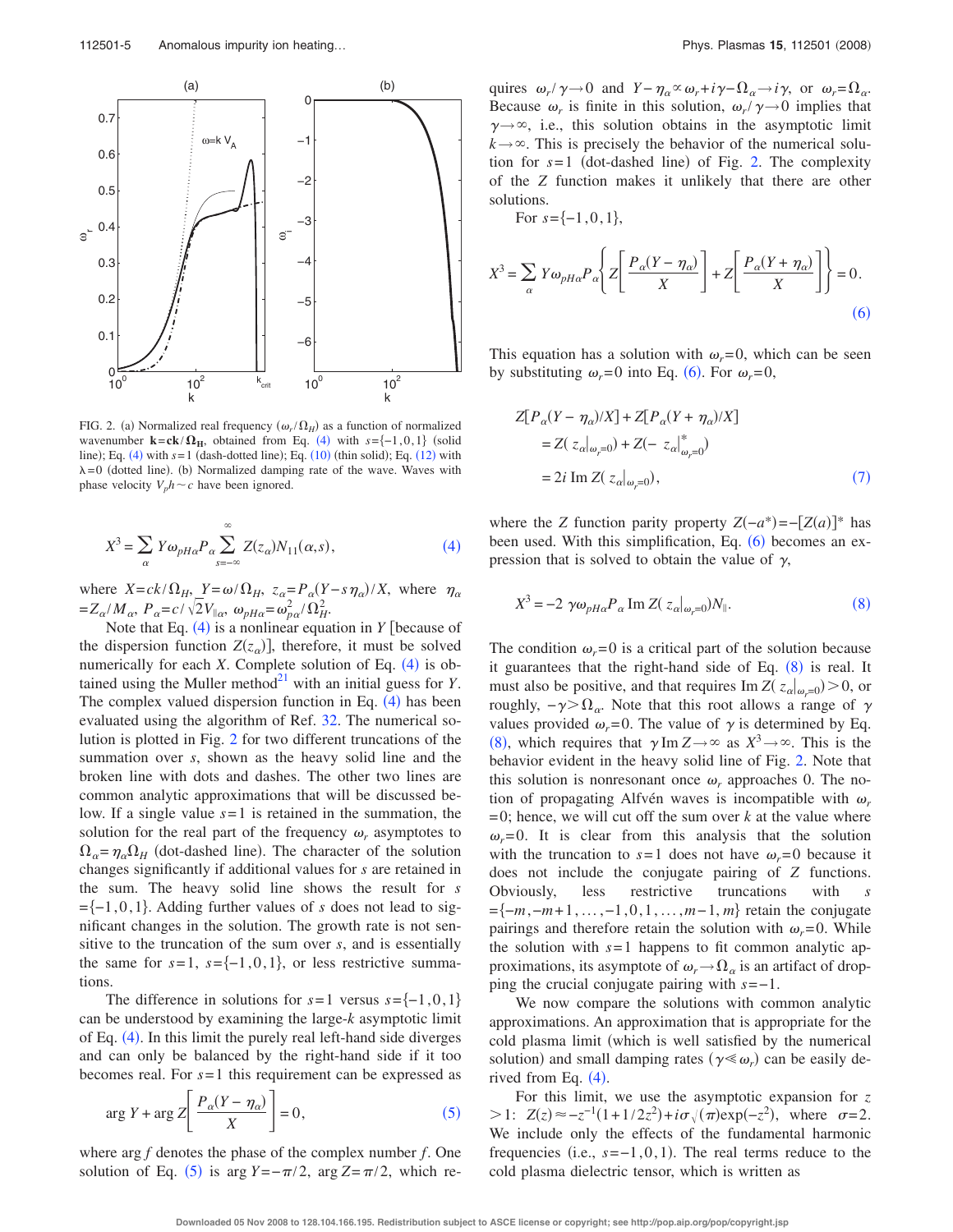<span id="page-5-4"></span>

FIG. 3. (Color online) (a) Normalized phase velocity and (b) real frequency as a function of the parallel normalized wave-number  $k$  for different  $\lambda$  $= k_{\perp}^2 \rho_i^2$ .

<span id="page-5-2"></span>
$$
K_{11}^{\text{cold}} = \frac{c^2 k^2}{\omega_r^2} = 1 + \sum_{\alpha} \frac{\omega_{\rho\alpha}^2}{\Omega_{\alpha}^2 - \omega_r^2} \frac{2e^{-\lambda_{\alpha}}I_1}{\lambda_{\alpha}}.
$$
 (9)

Ignoring the coupling to the electromagnetic wave  $(\omega_r = ck)$ and assuming  $k_{\perp}^2 \rho^2 = \lambda \rightarrow 0$ ,

<span id="page-5-1"></span>
$$
K_{11}^{\text{cold}} = \frac{c^2 k^2}{\omega_r^2} = \sum_{\alpha} \frac{\omega_{p\alpha}^2}{\Omega_{\alpha}^2 - \omega_r^2}.
$$
 (10)

The above cited real part of the dispersion relation is illustrated in Fig.  $2$  as the thin solid line. The imaginary part (the total damping rate  $\gamma_{\text{ion}}$ , summed over all species) is given  $by<sup>27</sup>$ 

<span id="page-5-3"></span>
$$
\gamma_{\text{ion}} = \sum_{\alpha} \sqrt{\frac{\pi}{8}} \frac{\omega_{p\alpha}^2}{k_{\parallel} V_{\parallel \alpha}} \exp \left[ -\left( \frac{\omega_r - \Omega_\alpha}{\sqrt{2} k_{\parallel} V_{\parallel \alpha}} \right)^2 \right]. \tag{11}
$$

The above expressions are strictly valid only for low damping rates  $(|\omega_r|<|\Omega_i|)$  and  $\gamma_{\text{ion}} \ll \omega_r$ ). Since  $\gamma_{\text{ion}}$  is proportional to  $\exp[-(\omega_r - \Omega_\alpha)^2 / (\sqrt{2}k_{\parallel}V_{\parallel \alpha})^2]$ the term  $R_{\alpha}$  $= |(\omega - \Omega_{\alpha})/(k_{\parallel}V_{\parallel \alpha})|$  must be small to avoid exponentially small cyclotron damping. The condition  $R_{\alpha}^2/2 \le 1$ , implies the resonance condition  $ω - Ω<sub>α</sub> ≤ √2k<sub>||</sub>V<sub>||α</sub>$ . Equation ([10](#page-5-1)) can be further simplified in the special case of low frequency  $(\omega \ll \Omega_{\alpha} \ll \omega_{p\alpha})$ , wherein we recover the shear Alfvén wave with the usual dispersion relation  $\omega^2 = k_{\parallel}^2 V_A^2$ . In Fig. [2,](#page-4-1) this is indicated as a dotted line.

The parametric variation of the solution for various  $k_{\perp}^2 \rho_i^2$ and density *n* is illustrated in Fig. [3.](#page-5-4) Changing either of these parameters does not effect the dispersion or damping at high *k*. The critical wavenumber  $k_{\text{crit}}$  (*k* at  $\omega_r \sim 0$ ) also remains unchanged. The only observable changes happen at the low *k* and low frequency limit. As illustrated in Fig. [3,](#page-5-4) the phase velocity increases with  $\lambda_{\alpha}=\lambda$ . A simple explanation of this can be obtained from Eq. ([9](#page-5-2)). For  $\omega_r \ll \Omega_\alpha$ , we have

<span id="page-5-5"></span>

FIG. 4. (a) Normalized phase velocity  $V_A^{-1} \omega_r / k$ . We have only considered the wavenumber subrange with  $\omega_r \neq 0$ . (b) Resonance terms  $z_{\pm}$  $=(\omega \mp \Omega_\alpha)/(kV_t)$  vs normalized frequency.

<span id="page-5-0"></span>
$$
\frac{c^2 k^2}{\omega_r^2} = \sum_{\alpha} \frac{\omega_{\rho \alpha}^2}{\Omega_{\alpha}^2} \left[ \frac{2e^{-\lambda} I_1}{\lambda} \right],\tag{12}
$$

which further reduces to  $\omega = k_z V_A / \sqrt{2e^{-\lambda} I_1(\lambda) / \lambda}$ , since  $\sum_{\alpha} \omega_{p\alpha}^2 / \Omega_{\alpha}^2 = c^2 / V_A^2$ . Thus in a low frequency regime, the Alfvén wave dispersion is modified. Now  $\sqrt{2}e^{-\lambda}I_1(\lambda)/\lambda$  is a monotonically decreasing function of  $\lambda$ , therefore, the normalized phase velocity  $V_A^{-1} \omega_r / k$  increases on increasing  $\lambda$ .

In Fig. [2](#page-4-1) we also plot the real frequency, solved as the root of Eq.  $(10)$  $(10)$  $(10)$ , for a pure plasma (thin solid line). The dotted line corresponds to  $\omega = k_{\parallel} V_A$ . We have assumed a pure helium plasma with  $B_o = 0.4$  T and  $n_i = 3.46 \times 10^{18}$  m<sup>-3</sup>. The initial temperature for each species is assumed to be about 540 eV. Note that in this figure the scale of the *x*-axis is logarithmic so the Alfvén wave dispersion relation does not appear as a straight line. In the range  $ck_{\parallel}/\Omega_H \ll 1$ , where  $\omega/\Omega_H$  is also small, the complete dispersion relation is close to that of the Alfvén wave.

Using the parameters of Fig. [2](#page-4-1)(a), the variation of  $z_{\pm}$  is illustrated in Fig. [4](#page-5-5)(b). In this figure, the condition  $(z_{\pm} \ge 1)$  is satisfied implying the plasma is cold.

### **B. Electron Landau damping**

Apart from heating the ions via ion cyclotron damping, the energy cascade can also lead to electron heating via ELD as described in the energy budget. An estimate of this is important because it may help explain why ions tend to be so hot in RFP plasmas. To argue our point we assume the same conditions on wave properties used previously to estimate the electron dissipation and thus the branching ratio at point C. These correspond to  $\gamma < \omega_r$  and  $\omega_r < \omega_o$ , where simple analytic formulas and the numerical solution are in reasonable agreement. For ELD under the wave conditions assumed throughout, the dispersion relation can be generalized from Eq. ([3](#page-3-0)) by including the term  $K_{33}$  as in Ref. [27,](#page-11-19)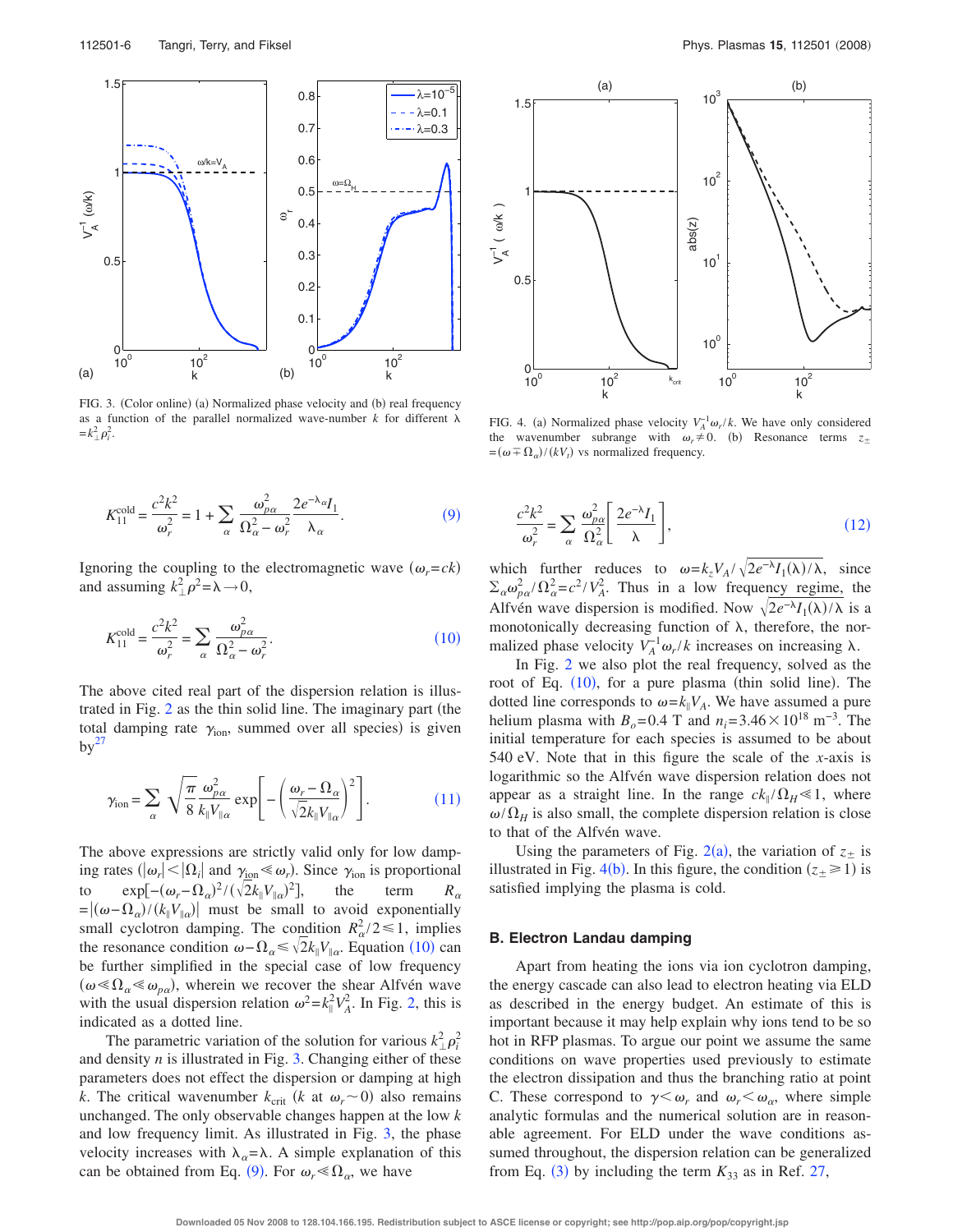<span id="page-6-0"></span>
$$
\gamma = -\sqrt{\frac{\pi}{8}} \left( \frac{m_e}{m_i} \right)^{1/2} k_x^2 \frac{k_{\parallel} V_A^2 V_s}{\Omega_i^2} \exp(- (z_e^e)^2), \tag{13}
$$

where  $V_s = (m_e / m_\alpha) V_e$ . The above result is similar to Eq.  $(2.265)$  of Ref. [27.](#page-11-19) The above approximation does not include any cyclotron resonance effects  $(\omega \le \Omega_i)$ , contributions from minority species, or finite Larmor radius effects  $(k\rho)$  $\leq$  1). If effects of a finite  $\lambda_{De}$  are retained, the real frequency is slightly modified as  $\omega^2 = k_{\parallel}^2 V_A^2 (1 + k_{\parallel}^2 V_s^2 / \Omega_i^2)$ , which is like the usual Alfvén wave in the limit of small  $k_x$ .

The above discussion relates to the dynamics at branch point  $\odot$  in Fig. [1.](#page-2-0) The ion cyclotron part is specific to  $\odot$ and  $(E)$  while the electron Landau damping part is specific to  $\odot$ . The branching ratio at point  $\odot$  can thus be calculated. For this, we simply take the ratios of the two damping rates computed above  $[Eqs. (11)$  $[Eqs. (11)$  $[Eqs. (11)$  and  $(13)]$  $(13)]$  $(13)]$ , yielding

$$
\frac{\text{Energy on } \textcircled{D} \text{ and } \textcircled{E}}{\text{Energy on } \textcircled{D}} = \frac{\varepsilon^{\text{ion}}}{\varepsilon^{\text{electron}}} = \frac{\gamma_{\text{ICR}}}{\gamma_{\text{ELD}}}.
$$
(14)

The above equation neglects any energy that couples across the narrow ICR resonances. It is possible that this fraction may end up as electron or ion heat and is not accounted for. This equation also assumes that the heating rate is directly proportional to the damping rate of these waves, and that the level of fluctuations is the same at both frequencies. This is justified since we are looking at that fraction of electron Landau damping that is important on Alfvén time scales. The branching ratio is given by

<span id="page-6-1"></span>
$$
\frac{\gamma_{\text{ELD}}}{\gamma_{\text{ICR}}} = \left(\frac{m_e}{m_\alpha}\right)^{1/2} k^2 \lambda_D^2 \sqrt{\frac{T_\alpha}{T_e}} \ll 1. \tag{15}
$$

From this ratio we conclude that unless  $k^2 \lambda_D^2 \ge 1$ , the most important mechanism for heating the electrons is not electron Landau damping.

In a similar fashion, we can also compute the relative branching ratio between paths  $\circled{D}$  and  $\circled{E}$  (heating of bulk ions and a single impurity),

<span id="page-6-2"></span>
$$
\frac{\varepsilon^{\text{ion}\alpha}}{\varepsilon^{\text{ion}\beta}} = \frac{\gamma^{\text{imp}\alpha}}{\gamma^{\text{imp}\beta}} = \left(\frac{Z_{\alpha}}{Z_{\beta}}\right)^2 \left(\frac{\mu_{\beta}}{\mu_{\alpha}}\right)^{1/2} \left(\frac{n_{\alpha}}{n_{\beta}}\right) \left(\frac{T_{\beta}}{T_{\alpha}}\right)^{1/2}.
$$
 (16)

Here,  $\mu_{\alpha}$  is the ion mass expressed in units of proton mass,  $Z_{\alpha}$  is the charge state, and  $T_{\alpha}$  is the temperature of species  $\alpha$ expressed in eV. The above expression neglects the effect of the term  $\exp[-(R_{\alpha}^2 - R_{\beta}^2)]$ , which may play an important role away from resonance, and the resonant wavenumber.

This shows that the heating of a species is proportional to the square of its charge state. It also shows ion heating  $\varepsilon^{\text{ion}\alpha}$  is directly proportional to impurity density  $n_{\alpha}$ . In the mobile limiter experiments of HBTX-1B, $^{30,31}$  $^{30,31}$  $^{30,31}$  it was found that when the limiter was inserted into the plasma, the loop voltage increased with the limiter insertion distance, as did the ion temperature. A partial explanation of those experiments can be made on the basis of the energy budget through two effects. First, an increase of loop voltage implies a higher energy source in the turbulent cascade (at branch point  $\overline{A}$  shown in Fig. [1](#page-2-0)). This means that more energy can be channeled to ion or electron heat. Furthermore, as the limiter is inserted, the impurity concentration  $n_{\alpha}$  increases (through sputtering). Thus from Eq.  $(16)$  $(16)$  $(16)$ ,  $\varepsilon^{\text{ion}\alpha}$  increases, leading to a higher ion temperature. Note that we have not included the possibility that a species may not be exactly resonant since the damping rate also depends upon the ratio  $\exp(-R_{\alpha}^2)/\exp(-R_{\beta}^2)$ . (If  $R_{\alpha}^2/2 \sim 1$ , it implies the resonance condition  $\omega - \Omega_{\alpha} \approx \sqrt{2k_{\parallel}V_{\parallel \alpha}}$  is met.) This ratio changes the number of particles in the tail of the distribution function that can interact with the waves. Note that even if the *e*/*m* ratio is the same for two different species, the temperatures will ultimately be different. This is because (i) the damping rate does not simply depend upon the  $e/m$  ratio, and (ii) species with the same  $e/m$  ratio can still have different values of  $R_{\alpha}$ . Finally, to be able to make the above observations about simple dependencies, we have assumed typical temperature values rather than computing consistently from a transport model.

# **C. Wave to thermal energy conversion**

To model temperature evolution driven by the cyclotron absorption we must estimate the increase in perpendicular thermal energy of each absorbing species through the wave damping rates associated with the plasma dielectric tensor. We focus first on the resonant conversion of wave energy to thermal energy. We assume homogenous turbulence in a torus of major radius *R* and minor radius *a*. The boundary conditions are periodic on a scale much larger than the scale of the turbulence. Then we have

<span id="page-6-3"></span>
$$
n\frac{\kappa d\widetilde{T}}{dt} = Q_{\perp} = \frac{1}{(\pi a^2)(2\pi R)} \int_0^{k_{\text{crit}}} \omega_i (k/k_0)^{-\delta} \left(\frac{\widetilde{B}^2}{2\mu_0}\right) (4\pi k^2) dk,
$$
\n(17)

where  $\tilde{T}$  is the perpendicular temperature and  $Q_{\perp}$  is the ion cyclotron heating rate. The term  $\omega_i$  is the damping rate of the wave, *e* is the charge, and  $(k/k_o)^{-\delta}$  models the falloff in the magnetic field fluctuation spectrum. We have assumed  $\delta$  $= 5/3$ . This expression equates the change in thermal energy with the Joule heating  $(\hat{J}\hat{E}^*/2)$ , where  $\hat{J}$  is the kinetic charged particle (current) response to the wave electric field as calculated from the dielectric tensor.

As a special case of a one dimensional periodic box with a discrete number of mode  $k_n$ , we would have

<span id="page-6-4"></span>
$$
n\kappa \frac{dT}{dt} = \frac{1}{4L} \text{Re} \left( \int_{-L}^{L} \hat{J} \cdot E^* dx \right) = \frac{1}{4} \sum_{n=-\infty}^{\infty} (\hat{J}_n \cdot E_n^* + \hat{J}_n^* E_n).
$$
\n(18)

This expression generalizes the results of Eq.  $(7.18)$  of Ref. [33](#page-11-24) since it includes a large number of modes. From Maxwell's equations, we have  $\hat{J}_n = \varepsilon_0 E_n (k_n c^2 - \omega^2) / i\omega$ , where  $k_n$  $=n\pi/L$  is the parallel wavenumber  $k_{\parallel}$  in the box. Substituting and simplifying,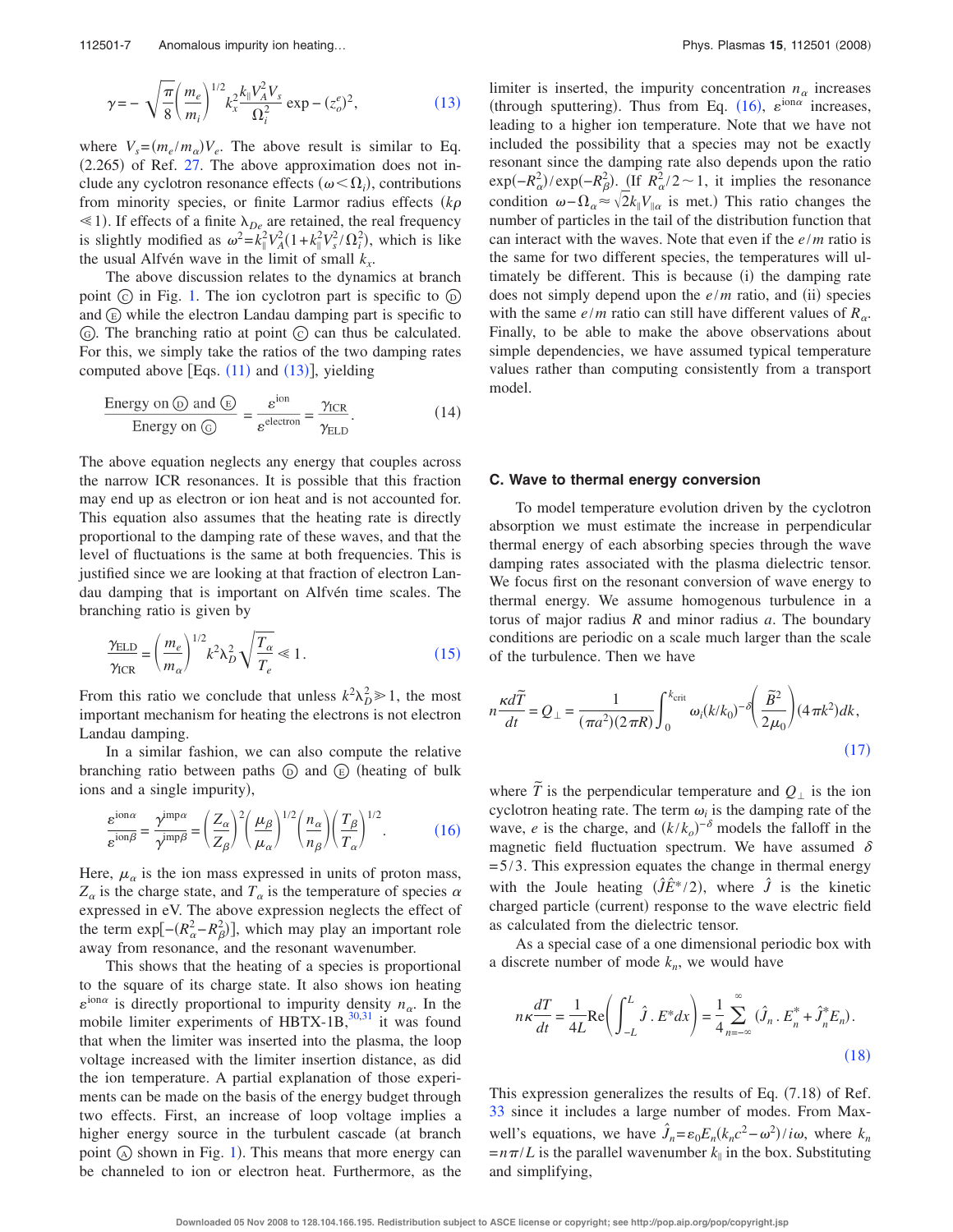<span id="page-7-1"></span>

FIG. 5. (Color online) (a) Heating as a function of temperature. Note that the heating mechanism is ineffective at high temperatures. (b) Heating rate as a function of magnetic field fluctuations  $(B_0 = 3 \times 10^{-7})$ . Note that for small magnetic field fluctuations, the heating is quite low.

<span id="page-7-0"></span>
$$
n\kappa \frac{dT}{dt} = Q_{\perp} = -\sum_{n=-\infty}^{\infty} \left( \frac{\varepsilon_0 E_n E_n^*}{2} \right) \gamma \left( \frac{k_n^2 c^2}{|\omega|^2} + 1 \right). \tag{19}
$$

The last bracketed term consists of two parts. The first part  $\gamma(\varepsilon_0 |E|^2/2) (k_n^2 c^2 / |\omega|^2)$  is the change in inductive electric field energy. For simplicity, we refer it as  $\gamma \sqrt{|\tilde{B}_n|^2/2\mu_0}$ , where  $|\tilde{B}_n|^2$  is the magnetic field fluctuation level. The second part  $\gamma(\varepsilon_0 |E|^2/2)$  is the contribution from Maxwell's displacement current. For illustration, let us momentarily ignore the first part. The result is similar to Eq.  $(8)$  of Ref. [18,](#page-11-18) provided we assume  $R_{\sigma} \leq 1$ . The numerical solution of this equation is illustrated in Fig. 3 of Ref. [18.](#page-11-18) The typical densities used there are  $\sim 10^{13}$  cm<sup>-3</sup>, close to the parameter regime of MST. In Fig. 3 of Ref. [18,](#page-11-18) the temperature rises by a factor of 10 in about 100  $\mu$ s. Of course this illustration ignores the term  $k_n^2 c^2 / |\omega|^2$ , which is orders of magnitude larger for waves whose phase velocity is well below *c*. (See the *x*-axis of Fig 2 of Ref. [18,](#page-11-18) where  $kc/\Omega \sim 100-1000$ .) Consequently, the predicted heating increases by a factor of  $10^4 - 10^5$ . These increases are much larger than those of MST because we have ignored for the moment the various loss channels of the energy budget.

In Fig. [5,](#page-7-1) we illustrate the parametric variation of the heating rate  $dT_{\alpha}/dt$  calculated from Eq. ([17](#page-6-3)) as a function of the level of magnetic field fluctuations  $[Fig. 5(b)]$  $[Fig. 5(b)]$  $[Fig. 5(b)]$  and temperature [Fig.  $5(a)$  $5(a)$ ]. Note that the heating rate is a very strong function of both these parameters. The *x*-axis in Fig.  $5(b)$  $5(b)$  $5(b)$  is a measure of the low frequency fluctuations in the system. For a RFP, this corresponds to the typical fluctuation level for lower frequency tearing modes  $\omega$  < 0.2 MHz (for example see Fig. [1](#page-11-1)4 of Ref. 1). Note that in this model we have also assumed  $(\epsilon_0 |\tilde{E}|^2/2)(k^2 c^2/|\omega|^2) \sim |\tilde{B}|^2/2\mu_0$ .

The ion heating mechanism detailed in this paper does not produce appreciable ion heating in tokamaks. The typical

level of fluctuation in tokamaks is usually  $\tilde{B}/B_o \sim 10^{-5}$ −10−4 . This gives a heating rate that is too low and easily dominated by confinement losses. In the RFP, magnetic fluctuations are usually larger  $(\widetilde{B}/B_o \sim 10^{-3} - 10^{-1})$ . In this situation the total heating is approximately  $10^6 - 10^8$  eV/s. This becomes an important contribution even before a crash. While the RFP confinement time is small  $(\sim 1 \text{ ms})$  it is not orders of magnitude smaller than the tokamak confinement time. However, magnetic fluctuations are orders of magnitude larger. Thus, as illustrated in Fig.  $5(b)$  $5(b)$ , anomalous ion heating from magnetic fluctuations appears to be significant only for the RFP. Figure  $5(a)$  $5(a)$  indicates that the anomalous ion heating mechanism described herein is a strong function of temperature. At higher temperatures, the heating decreases. Therefore the present mechanism is only significant at low temperatures. This mechanism would not be expected to produce significant ion heating in a reactor plasma.

### **IV. COLLISIONAL TRANSFER PROCESSES**

The primary diagnostic for ion heating in MST is the measurement of ion temperatures. Equation  $(17)$  $(17)$  $(17)$  describes temperature evolution driven by ion cyclotron heating, but does not account for the loss channels of the energy budget. In this section we account for collisional transfer between impurities and the bulk ions and examine the rates of transfer for MST parameters.

When the plasma is isotropic and there is no relative drift between the various species the thermal equilibration is described by $^{24}$ 

<span id="page-7-2"></span>
$$
\left. \frac{dT_{\alpha}}{dt} \right|_{\text{Collisions}} = \sum_{\beta} \overline{\nu_{\epsilon}^{\alpha/\beta}} (T_{\beta} - T_{\alpha}), \tag{20}
$$

<span id="page-7-3"></span>where  $\overline{v_{\epsilon}^{\alpha/\beta}}$  is given in cgs units by<sup>24</sup>

$$
\overline{\nu_{\epsilon}^{\alpha/\beta}} = 1.8 \times 10^{-19} \frac{(m_{\alpha} m_{\beta})^{1/2} Z_{\alpha}^2 Z_{\beta}^2 n_{\beta} \lambda_{\alpha\beta}}{(m_{\alpha} T_{\alpha} + m_{\beta} T_{\alpha})^{3/2}} \text{ s}^{-1}.
$$
 (21)

Using the isotropic equations  $[Eqs. (20)]$  $[Eqs. (20)]$  $[Eqs. (20)]$ , we test the hypothesis that a small concentration of hot impurities is sufficient to efficiently transfer energy to the bulk plasma. For this purpose we have numerically solved Eq.  $(20)$  $(20)$  $(20)$  for a contaminated plasma for the following parameters. The bulk species is H<sup>+1</sup> (with density  $n_1 = 1 \times 10^{13}$  cm<sup>-3</sup>) and the impurities are  $C_{12}^{+4}(n_2=0.2\times10^{13} \text{ cm}^{-3}),$   $C_{12}^{+5}(n_3=0.1)$  $\times 10^{13}$  cm<sup>-3</sup>), O<sub>16</sub><sup>16</sup>/*n*<sub>4</sub>=0.02 × 10<sup>13</sup> cm<sup>-3</sup>) and O<sub>16</sub><sup>16</sup>/*n*<sub>5</sub>=0.03  $\times 10^{13}$  cm<sup>-3</sup>) so that  $n_e = \sum_{\alpha} n_{\alpha} Z_{\alpha} = 2.58 \times 10^{13}$  cm<sup>-3</sup>. This means that  $n_1/n_e = 0.387$ ,  $n_2/n_e = 0.077$ ,  $n_3/n_e = 0.038$ ,  $n_4/n_e$  $= 0.007$ ,  $n_5 / n_e = 0.011$ , and  $Z_{eff} = \sum_{\alpha} n_{\alpha} Z_{\alpha}^2 / n_e = 3.2$ . The assumed initial temperatures  $(T_\alpha^{\text{initial}})$  in units of eV were  $T_1$  $= 30, T_2 = 300, T_3 = 260, T_4 = 350, T_5 = 600$ . In this test, we assume that a single minority species [here  $O^{(+6)}$ ] has a high temperature at *t*=0. For  $\lambda = 16$ , these parameters imply  $\overline{v_{\epsilon}^{\alpha/\beta}}$  $= 2 \times 10^{3}$  s<sup>-1</sup>. The dynamical system was allowed to evolve until a equilibrium was reached. The results of this test are illustrated in Fig.  $6(a)$  $6(a)$ . In the final state, the bulk ion temperature  $(H<sup>+1</sup>$  in this case) increases by a large amount (roughly a factor of  $3$ , i.e., 100 eV in about a hundred microseconds). Furthermore, the hot impurity cools down to the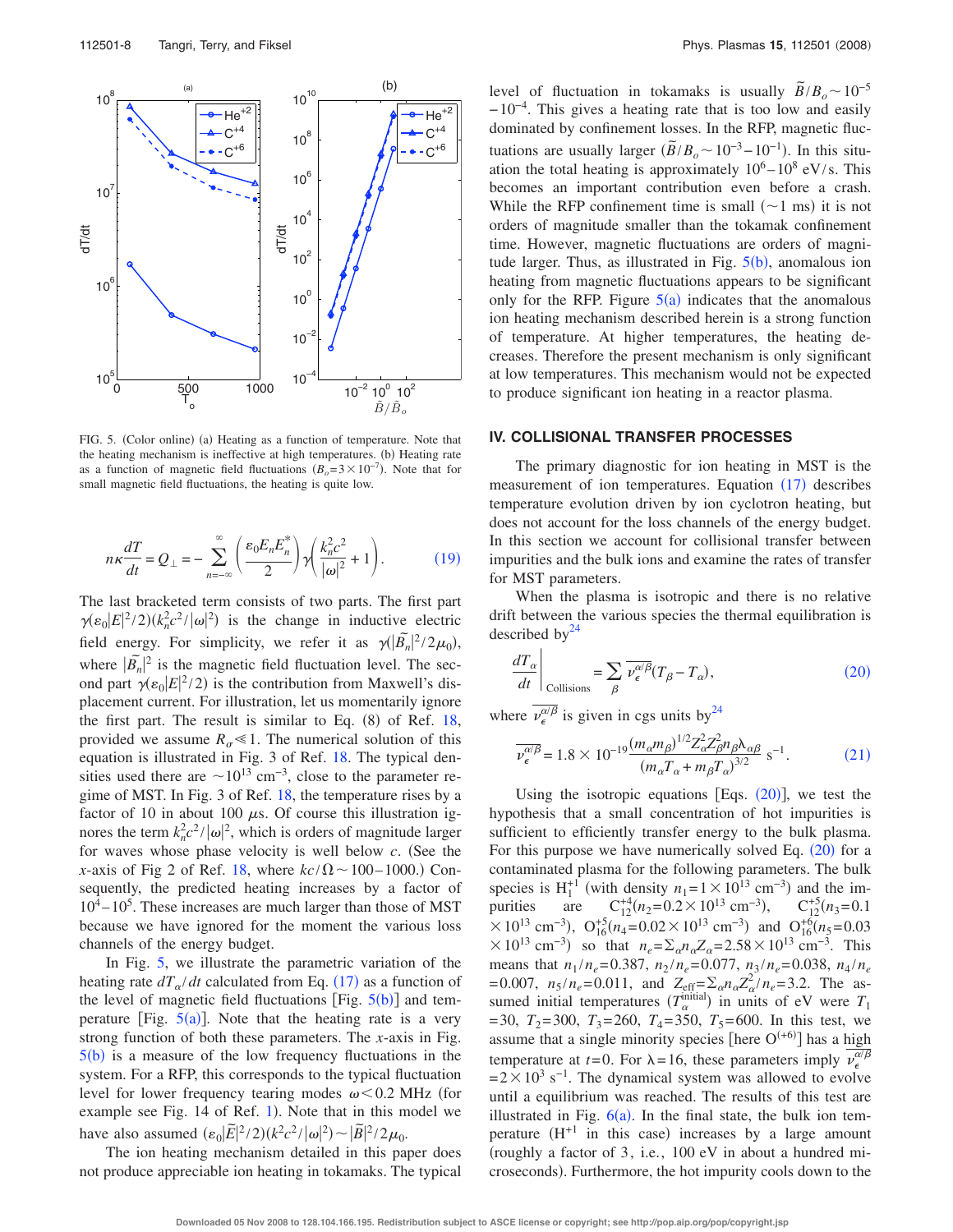<span id="page-8-0"></span>

FIG. 6. (Color online) Equilibration of multiple species. (a) Relaxation with a hot impurity  $(O^{+6})$  at  $t=0$ ; (b) Relaxation with one species  $(O^{+6})$  continuously heated. Temperatures were assumed isotropic.

same temperature. Sawtooth crash time scales in MST are on the order of a ms, while the time between crashes is tens of ms. We conclude that collisional equilibration of different species is important in MST, and that impurities are an important heating source for the bulk plasma species.

Between sawtooth crashes the temperatures are essentially stationary. Ion cyclotron heating continues at a lower level because magnetic fluctuations are still present at a lower level. In this situation the steady state is ultimately governed by the irretrievable loss of heat due to transport out of the plasma. If impurity heating exceeds bulk heating, and  $T_{c\alpha}$   $\geq$  *T<sub>i</sub>* transiently (at some arbitrary initial time), the bulk ion species will equilibrate collisionally with the hotter impurity, and both will have elevated temperatures relative to a situation without ion cyclotron heating. Such a scenario is illustrated in Fig.  $6(b)$  $6(b)$ . We assume a plasma that is a mixture of several species, most of them with low concentrations. The bulk ions are  $H^{+1}$ , and are assumed to be the coolest ion species. In this picture, one of the species,  $(O^{+6})$ , is presumed to be maintained at a high constant temperature by some unspecified, external mechanism. It can be seen that the other species are heated until equilibrium is reached. The equilibration time is on the order of a ms.

### **V. THERMAL EVOLUTION**

We now assemble the remaining parts of the whole energy budget to create a system of 0D equations for temperature evolution. We include transport losses, and assume, as a simplification, that confinement times are constant. Obviously, in non steady state systems, there is variation. For example, during a sawtooth crash, the confinement times evolve through their dependence on the changing magnetic field, safety factor *q*, temperature, density, and gradients in these quantities. In MST, electron heat confinement deteriorates markedly during a crash, leading to a transient dip in electron temperature. This fact can also be used to argue that electron-ion collisions are not particularly important for heating ions in these situations.

In constructing the temperature evolution equations we consider first the situation in which perpendicular and parallel temperatures are roughly equal. This is the situation that has generally been reported in MST. However, as cyclotron heating is a perpendicular energy source, we will subsequently examine anisotropic sources and anisotropic temperature evolution.

### **A. Isotropic temperatures**

The temperature evolution equation is given by

<span id="page-8-1"></span>
$$
\frac{d\kappa T_{\alpha}}{dt} = \sum_{\beta} \overline{\nu_e^{\alpha/\beta}} (\kappa T_{\beta} - \kappa T_{\alpha}) + \sum_{\beta} \overline{\nu_e^{\beta/e}} (\kappa T_e - \kappa T_{\beta}) + Q_{\perp}
$$

$$
- \frac{\kappa T_{\alpha}}{\tau_{c\alpha}}.
$$
(22)

This is a system of several equations where  $\alpha$  is an index for each species with temperature  $T_{\alpha}$ . The first term here is the ion-ion equilibration term. Summing over  $\alpha$ , this term makes no net contribution to the increase or decrease in the total thermal energy of the particles. The next term is the electronion collision term. Like the previous term, it makes no net increase or decrease in the total thermal energy of the particles. The third term is the ion cyclotron damping term. This term is the most important heating term in our model. Finally, the last term describes confinement loss modeled as a linear term with a constant energy confinement time.

If we write an energy evolution equation for the electrons we have

<span id="page-8-2"></span>
$$
\frac{d\kappa T_e}{dt} = \frac{e^2 E^2 \tau_{ei}}{m_e} + \sum_{\beta} \overline{\nu_e^{e/\beta}} (\kappa T_\beta - \kappa T_e) + Q_e - \frac{\kappa T_e}{\tau_{ce}}.
$$
 (23)

In this expression the first term refers to direct Ohmic heating, and the second term is the collisional energy exchange between electrons and ions. Note that the sum of this and the corresponding term in the ion equation is zero  $(i.e.,$  equilibration). The next term represents the heating of electrons by electron Landau damping. The final term is the loss term and leads to saturation. Here, the parameter  $\tau_{ce}$  models electron confinement during a crash. As mentioned earlier, it has been assumed to be a constant. The coupling between Eq.  $(22)$  $(22)$  $(22)$  and Eq.  $(23)$  $(23)$  $(23)$  is weak since collisions are too infrequent. In this work, the physics of branch point  $\circled{B}$  allows us to assume dynamics of the cascade and particle heating is a constant fraction  $\varepsilon^{for}/\varepsilon \sim 0.5$  of the rest of the power balance. We can also compare the above result with previous calculations of the dielectric response of the plasma near the ion cyclotron frequency by Svidzinski.<sup>34</sup> These results differ by a constant factor.

## **B. Anisotropic temperatures**

In a strong external magnetic field, ions experiencing cyclotron heating predominantly gain energy in the perpendicular direction. Macroscopically, the energy deposition rate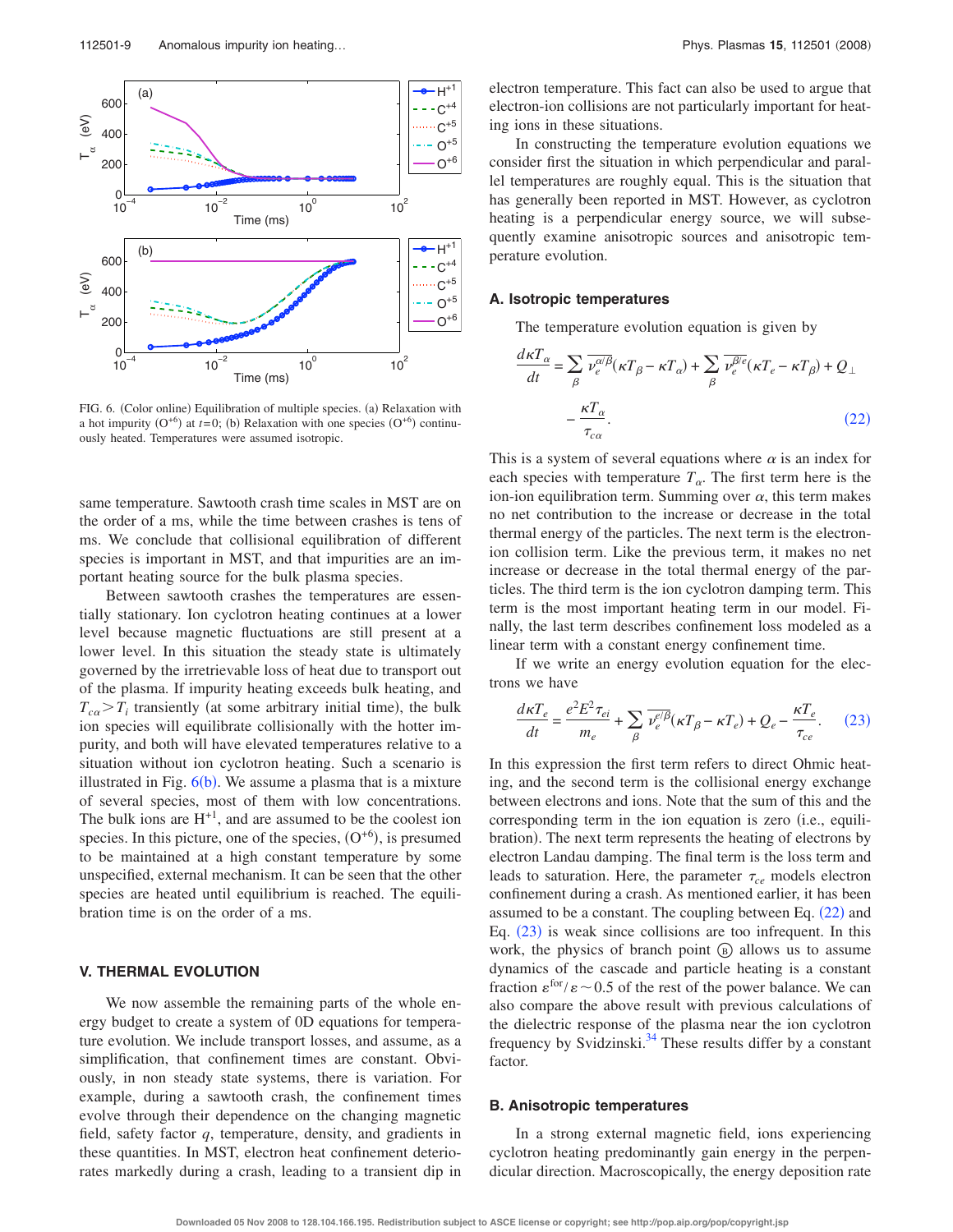is much higher in the perpendicular direction. The collision cross sections, which are velocity dependent, can no longer be assumed to be isotropic.

Consider ion velocity distributions that are not isotropic but are bi-Maxwellian characterized by two temperatures  $T_{\parallel}$ and  $T_{\perp}$ . In the simplest approximation, we can assume a bi-Maxwellian distribution which retains its shape on ion cyclotron heating time scales. On collisional time scales, we assume that  $T_{\parallel}$  and  $T_{\perp}$  evolve, but still uniquely characterize the distribution function. We have also assumed that  $T_{\parallel\alpha}$ ,  $T_{\perp}$ , and  $n_{\alpha}$  are all independent of *x*, *y*, and *z*. The general collisional momentum and energy transport terms for interpenetrating bi-Maxwelian distributions were first computed by Barakat and Schunk,<sup>25</sup> and later improved and applied to the solar corona models by several authors. $^{26}$  The model used here is based on Eqs. (1) of Cranmer *et al.*<sup>[26](#page-11-30)</sup> To arrive at the equations below, we have assumed that all species (labeled by the index  $i$ ) drift together with the same velocity  $(i.e.,  $u_i = u$ ), and thus Eq. (1) of Ref. 26 can be transformed to$  $(i.e.,  $u_i = u$ ), and thus Eq. (1) of Ref. 26 can be transformed to$  $(i.e.,  $u_i = u$ ), and thus Eq. (1) of Ref. 26 can be transformed to$ an inertial frame moving with that velocity. We assume the electron temperature remains isotropic because of (i) the high electron collision frequency (e.g., in MST the electronelectron collision frequency satisfies  $\tau_{ee} \sim 100\tau_{ii}$ , where  $\tau_{ii}$  is a typical deuterium-deuterium collision time); (ii) high electron cyclotron frequency ( $\omega \ll \Omega_{ce}$ ); and (iii) small Landau damping  $(|\omega-k \cdot v| \ge 1)$ . The equations we have used are

<span id="page-9-0"></span>
$$
\frac{1}{2}n_{\alpha}\kappa \frac{\partial T_{\parallel \alpha}}{\partial t} = \sum_{p} \left[ C_{\parallel \alpha p} (T_{\parallel p} - T_{\parallel \alpha}) + m_{p} J_{\parallel \alpha p} \right],\tag{24}
$$

<span id="page-9-1"></span>
$$
n_{\alpha} \kappa \frac{\partial T_{\perp \alpha}}{\partial t} = Q_{\perp \alpha} + \sum_{p} \left[ C_{\perp \alpha p} (T_{\perp p} - T_{\perp \alpha}) + m_{p} J_{\perp \alpha p} \right],
$$
 (25)

where  $n_{\alpha}$  is the ion number density,  $m_p$  is the mass of species *p*, and  $Q_{\perp \alpha}$  is the ion cyclotron-resonant heating rate. The coefficients  $C_{\parallel \alpha p}$  and  $C_{\perp \alpha p}$  govern the collisional energy exchange between ions in the absence of flows. These terms only lead to equilibration between several species (i.e., no isotropization). The terms  $m_pJ_{\parallel\alpha p}$  and  $m_pJ_{\perp\alpha p}$  describe Joule heating and isotropization from collisions. In the special case of a pure plasma (i.e., just one species in the above equation), the terms  $J_{\parallel\alpha p}$  and  $J_{\perp\alpha p}$  lead to a collisional equilibration between  $T_{\parallel}$  and  $T_{\perp}$ . Expressions for  $m_p$ ,  $C_{\parallel \alpha p}$ ,  $C_{\perp \alpha p}$ ,  $J_{\parallel \alpha p}$ , and  $J_{\perp \alpha p}$  can be found in Ref. [26.](#page-11-30)

Confinement losses are modeled using approximate confinement times  $\tau_{c\parallel\alpha}$  and  $\tau_{c\perp\alpha}$  for ions and impurities, and  $\tau_{ce}$ for electrons,

<span id="page-9-2"></span>
$$
\left. \frac{dT_{\perp \alpha}}{dt} \right|_{\text{losses}} = -\frac{T_{\perp \alpha}}{\tau_{c \perp \alpha}}, \qquad \left. \frac{dT_{\parallel \alpha}}{dt} \right|_{\text{losses}} = -\frac{T_{\parallel \alpha}}{\tau_{c \parallel \alpha}}, \tag{26}
$$

<span id="page-9-3"></span>
$$
\left. \frac{dT_e}{dt} \right|_{\text{losses}} = -\frac{T_e}{\tau_{ce}}.
$$
\n(27)

Consistent with the weak temperature anisotropy of MST we will use a heating rate  $Q_{\perp i}$  calculated from ion cyclotron damping in an isotropic plasma, as calculated in Sec. III.

Under the above approximations, we study the evolution of Eqs.  $(24)$  $(24)$  $(24)$  and  $(25)$  $(25)$  $(25)$  until an equilibrium is reached. The system is initiated with a low initial temperature. These cal-

<span id="page-9-4"></span>

FIG. 7. (Color online) Ion temperature as a function of time for various densities. The densities used in each of the above figures are  $n<sub>D</sub>$ =Fraction  $\times n_{Do}$  and *n<sub>C</sub>*=Fraction  $\times n_{Co}$ , where  $n_{Do} = 1 \times 10^{13}$  cm<sup>-3</sup> and  $n_{Co} = 0.1$  $\times$  10<sup>13</sup>. Note that as density is decreased, the ion temperature increases. The solid vertical line represents typical collisional time scales  $1/\nu_i$  and the dashed lines are  $\sim 1/\Omega_{ci}$ .

culations are summarized in Fig. [7](#page-9-4) for different values of the density. The bulk species is  $D^{+1}$  and the impurity is  $C^{+4}$ . The four initial temperatures are taken in the range 26–28 eV but not exactly the same to ensure finite temperature equilibration terms at  $t=0$ . Note that as density is decreased, ion temperature increases as observed in experiments. For example, Rostagni recently surveyed some confinement results on RFP machines, particularly the density dependence of ion temperature.<sup>35</sup> Observations in Fig. [7](#page-9-4) agree qualitatively with Fig. 3 of Ref. [35.](#page-11-31) Note that a higher density plasma tends to be more isotropic. The anisotropy of temperature  $T_{\parallel}/T_{\perp}$  increases as density is decreased. Such a prediction finds favorable evidence from experiment, particularly Ref. [4,](#page-11-2) in which the density dependence of anisotropy was studied on the EXTRAP-T2 machine.

We analyze the effect of the transient increase of fluctuating magnetic field associated with a sawtooth crash. At the crash, both core and edge modes are excited, and ion heating is strong. The crash has been simulated by using the periodic function  $\tilde{B}^2 = A_o \exp[-r\Sigma_i \sin(k_i)/k_i]$ , where *r* and  $A_o$  are constants. An actual sawtooth oscillation may have different rise and fall times. Nevertheless, several essential features can be illustrated in this way by using a pulse with a rise time of a few hundred microseconds and a peak value of  $\tilde{B}$  $\sim$  3  $\times$  10<sup>-7</sup> T. This approximate value is consistent with experimental spectra in the ion cyclotron frequency range (see Fig. [1](#page-11-1)4 of Ref. 1). Such a form (normalized to 1 for illustration) is indicated in Fig.  $8(c)$  $8(c)$  by the thin line. A system of two species has been allowed to relax under the periodic drive and the transients ignored. Figures  $8(a) - 8(c)$  $8(a) - 8(c)$  are evolutions of parallel and perpendicular temperatures for increasing density. This figure has several notable features:  $(i)$ heating increases with deceasing density, (ii) the heating rate of impurities is higher than that of the bulk species, and (iii)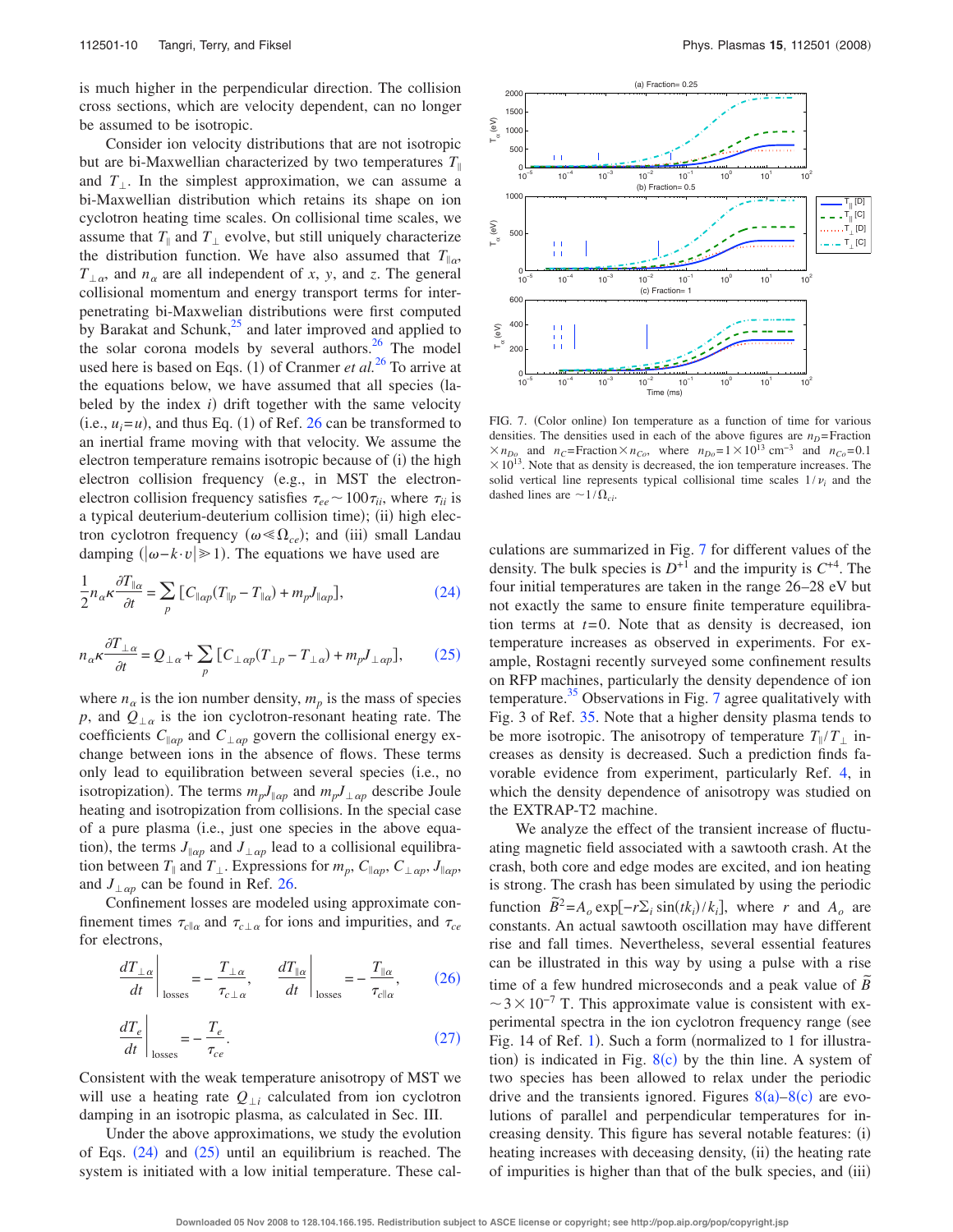<span id="page-10-0"></span>

FIG. 8. Ion and impurity heating for three different densities. Note that the heating rate for the impurity is higher than that of the bulk species. The densities used in each of the above figures,  $n_D$ =Fraction  $\times n_{Do}$  and  $n_C$ =Fraction  $\times n_{Co}$ , where  $n_{Do} = 1 \times 10^{13}$  cm<sup>-3</sup> and  $n_{Co} = 0.1 \times 10^{13}$ . The thin solid line is the pulse of the sawtooth crash modeled as *A*  $=A_o \exp[-r\Sigma_i \sin(t k_i)/k_i].$ 

the magnitude of heating is comparable to experiments. As mentioned in the Introduction, these are the main features of experiments. The impurity temperature rises above the bulk ion temperature, despite the fact that bulk ion growth rates, as seen from Eq.  $(11)$  $(11)$  $(11)$ , tend to be larger. The growth rates are proportional to density through the  $\omega_{p\alpha}^2$  dependence of Eq.  $(11)$  $(11)$  $(11)$ . As seen from Eq.  $(22)$  $(22)$  $(22)$  the time rate of change of temperature is proportional to  $\gamma_\alpha/n_\alpha$ , so the density scaling of  $\omega_{p\alpha}^2$  cancels out. The stronger heating of impurities relative to bulk ions comes essentially from the larger wave fluctuation energy at the lower resonant wavenumber.

In the MST, the ion temperature has been reported to be isotropic away from a crash possibly due to thermal equilibration. However in the EXTRAP-T2 plasmas, the parallel temperature is found to dominate the perpendicular temperatures  $(T_{\parallel} > T_{\perp})$  for low density plasmas.<sup>[4](#page-11-2)</sup> This may suggest that some additional parallel heating mechanism is present. However an alternate possibility may be found in Figs. [8.](#page-10-0) Notice that in this figure,  $T_{\perp}(D)$  is lower than  $T_{\parallel}(D)$  but  $T_{\parallel}(C) < T_{\perp}(C)$ . In a complex system like the EXTRAP-T2 where several species are present, it may be possible to have a higher parallel temperature.

# **VI. SUMMARY AND CONCLUSIONS**

Anomalous ion heating in reversed field pinches is not understood despite extensive work on the subject. Recent observations, e.g.,  $T_a > T_i > T_e$ , are difficult to explain using known conventional theories. In this article, impurity ion heating during a sawtooth crash by a cascade of Alfvén waves has been investigated. This mechanism was previously proposed<sup>8</sup> for anomalous bulk ion heating but met difficulty in explaining bulk ion temperature. In this mechanism, the energy is distributed according to the energy

budget and the branching ratios of Fig. [1.](#page-2-0) During a sawtooth crash, the energy in the fluctuations increase dramatically. The energy budget dictates that only a part of this energy is available for ion heating (through a cascade of shear Alfvén waves driven at large scale by the unstable global tearing modes). The heavier mass of some species allows them to be gyro-resonant at lower frequencies, where more energy is present in the fluctuations. We have used isotropic and anisotropic heating rates from the plasma dielectric tensor to numerically calculate heating rates. Collisional transfer dynamics are solved using a 0D thermal equilibrium model.

Our simulations reveal several features consistent with experiment. Impurity ions are found to be hotter than the bulk species.<sup>1</sup> The calculated heating rates are sufficient to account for the observed rise in impurity temperatures, provided ions are primarily heated by ion cyclotron resonance. We have computed the various branching ratios that determine relative heating rates of electrons versus the bulk and impurity ions (i.e., electron Landau and ion cyclotron damping). The contribution to total heating from electron Landau damping is small; electrons are heated predominantly by resistive heating. We have shown that if one impurity species is heated to a high temperature, it can collisionally transfer a large portion of its energy to the bulk species, even though the density is low. The energy transfer rate is compatible with rise times of bulk ion temperature in MST after a sawtooth crash. Hot electrons cannot efficiently transfer their energy to the bulk. The above observations can be attributed to the following physical properties: (i) predominantly perpendicular ion cyclotron heating, (ii) density dependence of the Alfvén wave dispersion relation, and (iii) significant amount of fluctuations being present at the impurity cyclotron frequency.

We have also studied the anisotropic relaxation of a contaminated bi-Maxwellian plasma and reproduced several features generally observed in discharges,  $1,4,31,35$  $1,4,31,35$  $1,4,31,35$  $1,4,31,35$  particularly those associated with density dependence. We have found that a higher density plasma tends to be more colder and more isotropic. The parallel temperature  $T_{\parallel}$  can be significant and comparable to the perpendicular temperature  $T_{\perp}$ . This can be attributed to the presence of collisions in the system. The anisotropy of temperature  $T_{\parallel}/T_{\perp}$  increases as density is decreased. Furthermore, the model also explains why experiments on HBTX-1B gave a higher temperature<sup>31</sup> when the limiter was inserted into the plasma.

The model has several limitations based on the assumptions that have been made. Most importantly, it is based on the assumption that parallel propagating Alfvén waves are responsible for the observed ion heating. It assumes  $k_{\perp}$  $\rho_i$  $\leq 1$  and  $k_{\perp} \leq k_{\parallel}$ . It assumes constant confinement time which may not be true in reality. The absolute relative drift between various species is assumed to be negligible. It assumes that parallel heating is negligible. It assumes collisions do not modify the dielectric tensor. The results derived herein will change if  $k_{\perp}$  finite is allowed. While testing for such changes will be instructive, it is not clear that they will lead to a more accurate estimate of ion heating in the RFP. This is because refinements to the wave idealization do not address the more